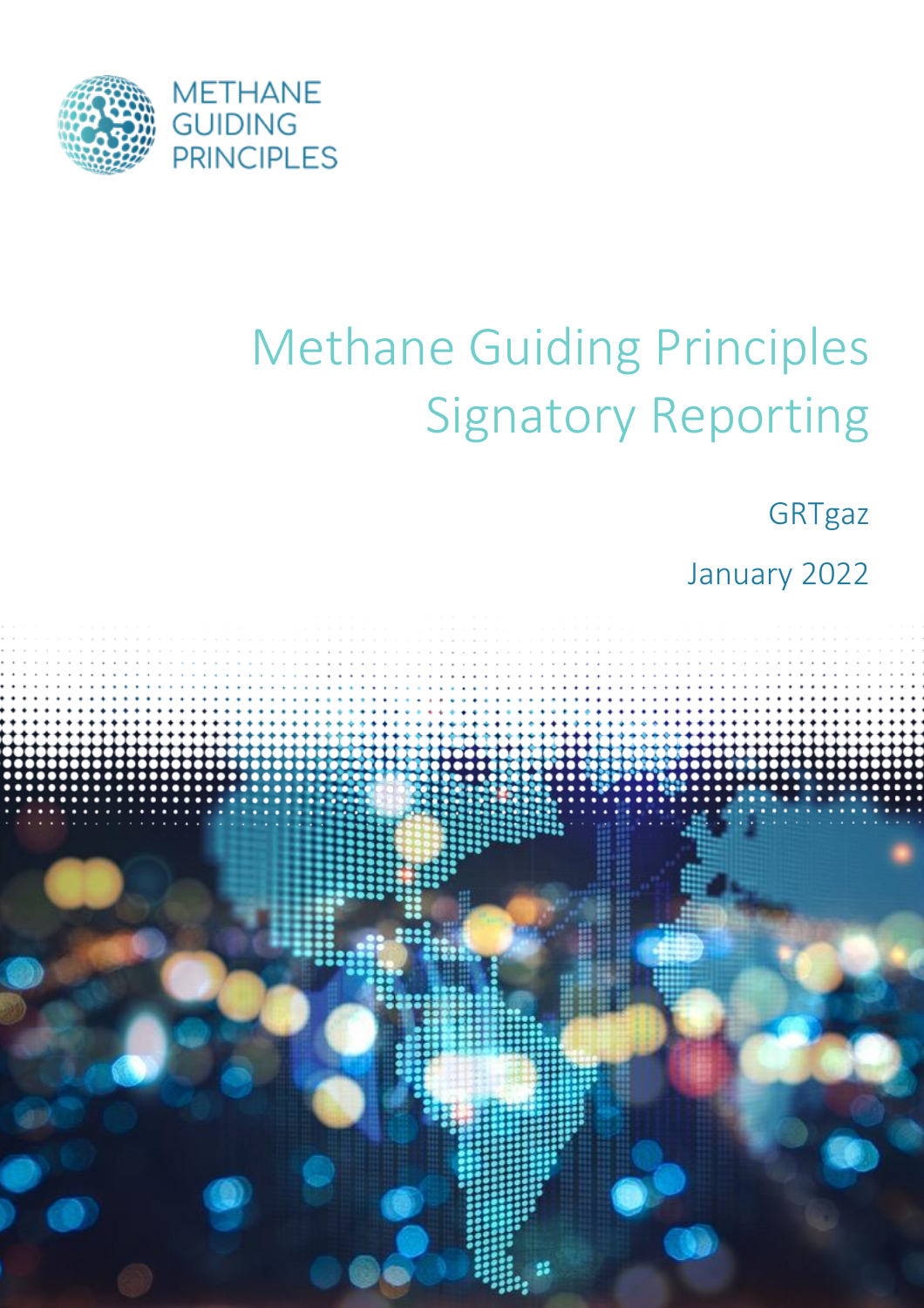

#### COMPANY: **GRTgaz**

YEAR OF JOINING METHANE GUIDING PRINCIPLES: **January 2020**

SENIOR REPRESENTATIVE: **Thierry TROUVE**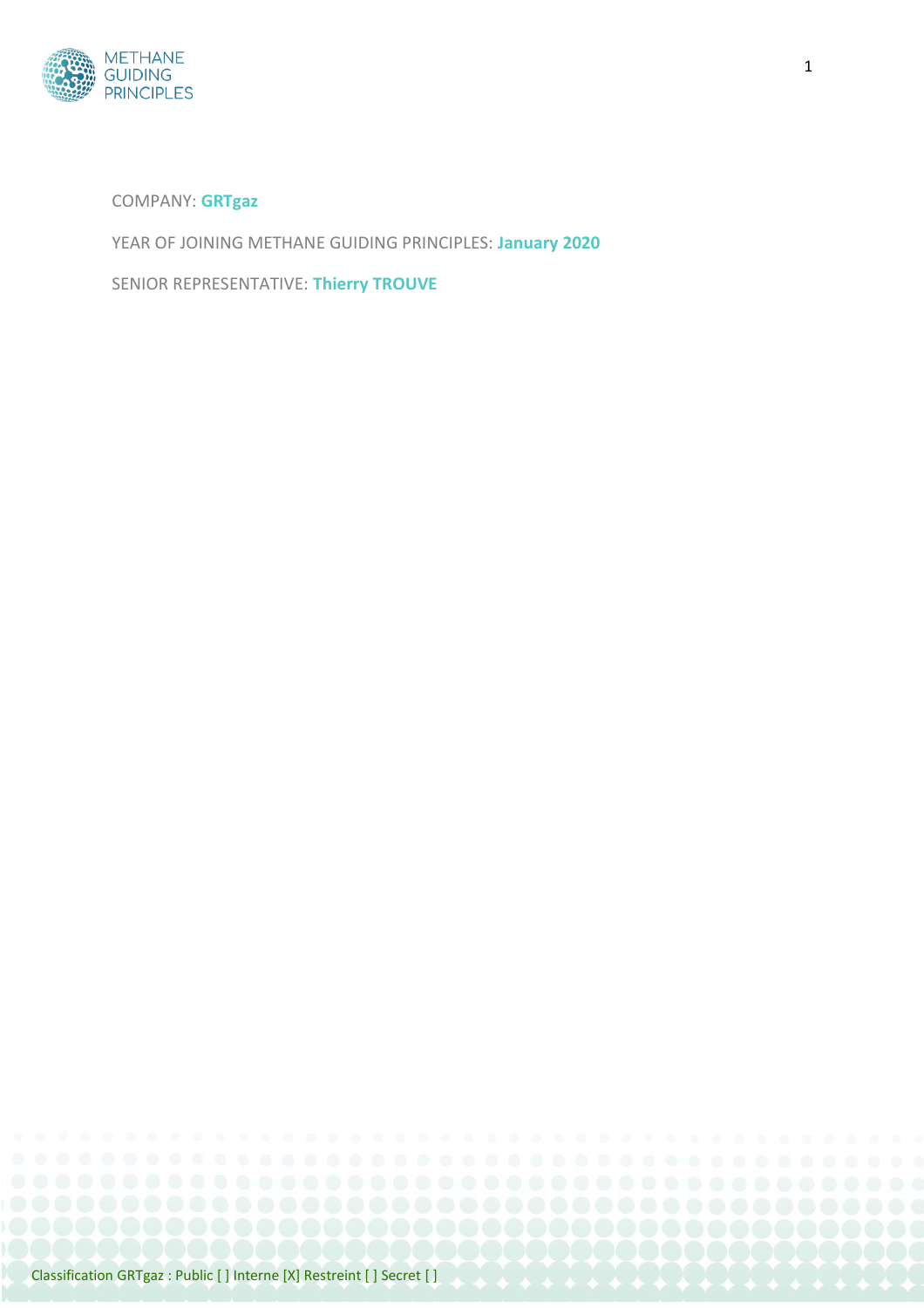

## **Principle One:**

# Continually reduce methane emissions

| 2021 completed activity                                                                                                                                                                                                                                                                                                                                                                                                                                                                                                                                                                                                                                                                                                                                                                                                                                                                                                          | 2022 intended activity                                                                                                                                                                                                                                                                                                                                                                                              |
|----------------------------------------------------------------------------------------------------------------------------------------------------------------------------------------------------------------------------------------------------------------------------------------------------------------------------------------------------------------------------------------------------------------------------------------------------------------------------------------------------------------------------------------------------------------------------------------------------------------------------------------------------------------------------------------------------------------------------------------------------------------------------------------------------------------------------------------------------------------------------------------------------------------------------------|---------------------------------------------------------------------------------------------------------------------------------------------------------------------------------------------------------------------------------------------------------------------------------------------------------------------------------------------------------------------------------------------------------------------|
| Since 2016, GRTgaz's methane emissions<br>have decreased by 67%. For 2021, GRTgaz's<br>total methane emissions are estimated at 6,7<br>ktCH4 in 2021.<br>The asset adaptation programme was started<br>with the aim of achieving a $CH4$ emission-free<br>compressor station standard within GRTgaz.<br>reduce<br>methane<br>Actions<br>emissions<br>to<br>encompasses all the assets of GRTgaz (network<br>above ground installations, compressor stations,<br>pipeline) and includes emission during works.<br>For 5 years, GRTgaz saved more than 90% of the<br>gas that would otherwise have been vented<br>during pipeline maintenance. GRTgaz uses a<br>combination of three techniques - lowering<br>pipeline pressure through gas consumption,<br>using a mobile compressor, and occasionally, if is<br>too costly in time and energy to recompress the<br>remaining small amount of gas in the pipeline, by<br>flaring. | The 2022 target will be aligned with the 2025<br>$\bullet$<br>target (total methane emissions limited to 4<br>$ktCH4$ ), hence on track to divide by 5 the emission<br>between 2016 and 2025 (-80%).<br>GTRgaz aims to enhance its Leak Detection And<br>Repair (LDAR) program and pursue its asset<br>adaptation programme.<br>Several research and development programs are<br>led by GRTgaz on different levels. |
|                                                                                                                                                                                                                                                                                                                                                                                                                                                                                                                                                                                                                                                                                                                                                                                                                                                                                                                                  |                                                                                                                                                                                                                                                                                                                                                                                                                     |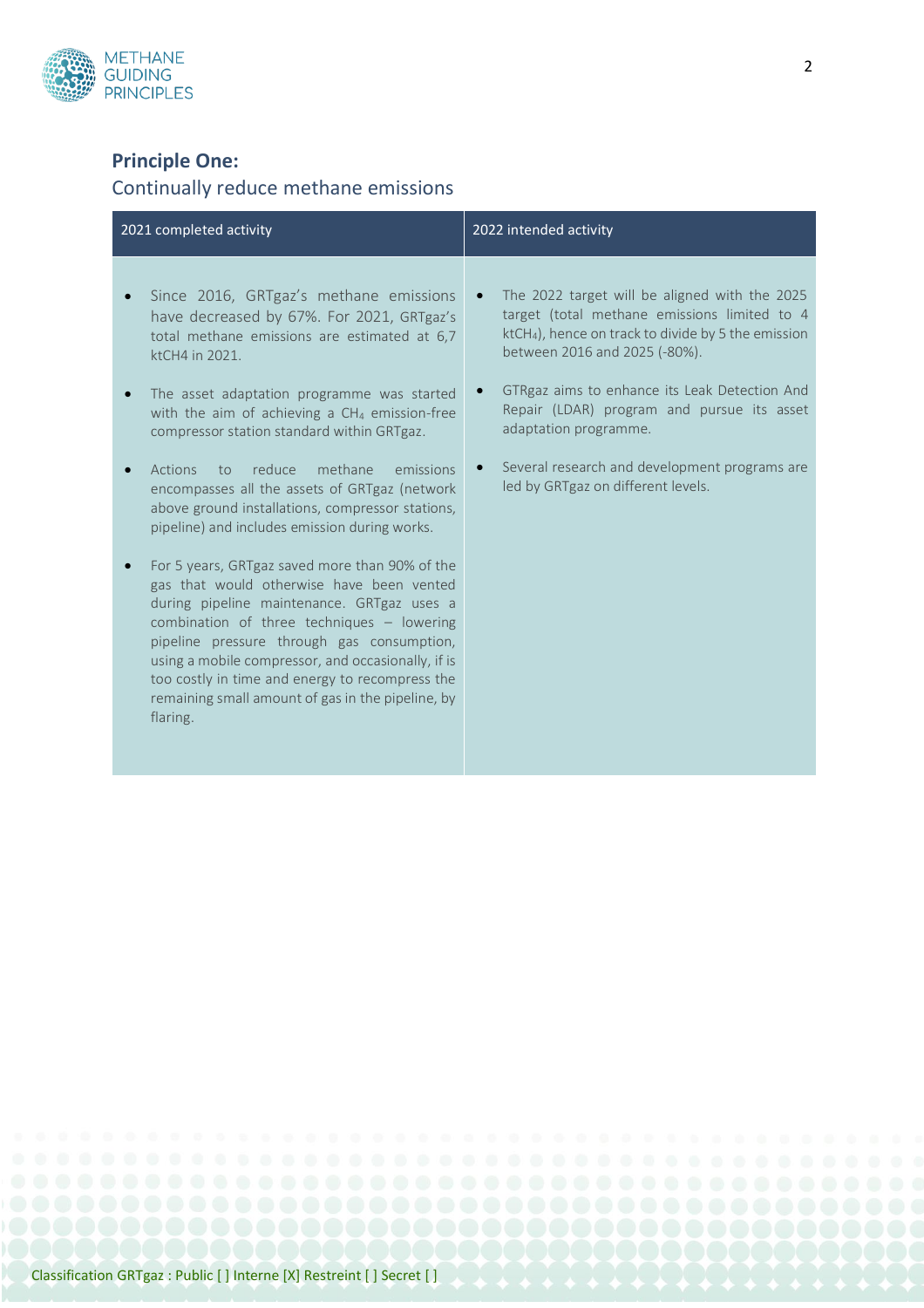

## **Principle Two:**

## Advance strong performance across the gas supply chain

| 2021 completed activity                                                                                                                                                                                                                                                                                                                                                                                                                                                                                                                                                                                                                                                                                                                                                                                                              | 2022 intended activity                                                                                                                                                                                                                                                                                                                                                                                   |
|--------------------------------------------------------------------------------------------------------------------------------------------------------------------------------------------------------------------------------------------------------------------------------------------------------------------------------------------------------------------------------------------------------------------------------------------------------------------------------------------------------------------------------------------------------------------------------------------------------------------------------------------------------------------------------------------------------------------------------------------------------------------------------------------------------------------------------------|----------------------------------------------------------------------------------------------------------------------------------------------------------------------------------------------------------------------------------------------------------------------------------------------------------------------------------------------------------------------------------------------------------|
| As an active member of GIE/Marcogaz, GRTgaz<br>has presented and pushed for better methane<br>management in various seminars and webinars<br>(e.g. energy community industry meetings).<br>Within GIE/Marcogaz Methane Working Group,<br>GRTgaz is a main contributor to recommendation<br>documents and advocates for better methane<br>management through several presentations in<br>seminars and webinars.<br>Among the R&D projects carried out by the<br>Research and Innovation Centre for Energy<br>(RICE), the R&D department of GRTgaz,<br>innovations such as the a more efficient burning<br>technology, and specific gas trim reduction<br>projects have been developed. See RICE<br>website: https://researchbyrice.com/?lang=en<br>GRTgaz also participates in the GERG research<br>project on top-down measurements. | In France, GRTgaz will continue to work closely<br>with the other gas infrastructure operators to<br>promote methane reduction actions and will<br>keep on promoting sound and thorough methane<br>reduction practices across the gas supply chain in<br>the upcoming years.<br>Within the GERG programme, GRTgaz will<br>$\bullet$<br>continue to lead current phases along with the<br>other partners. |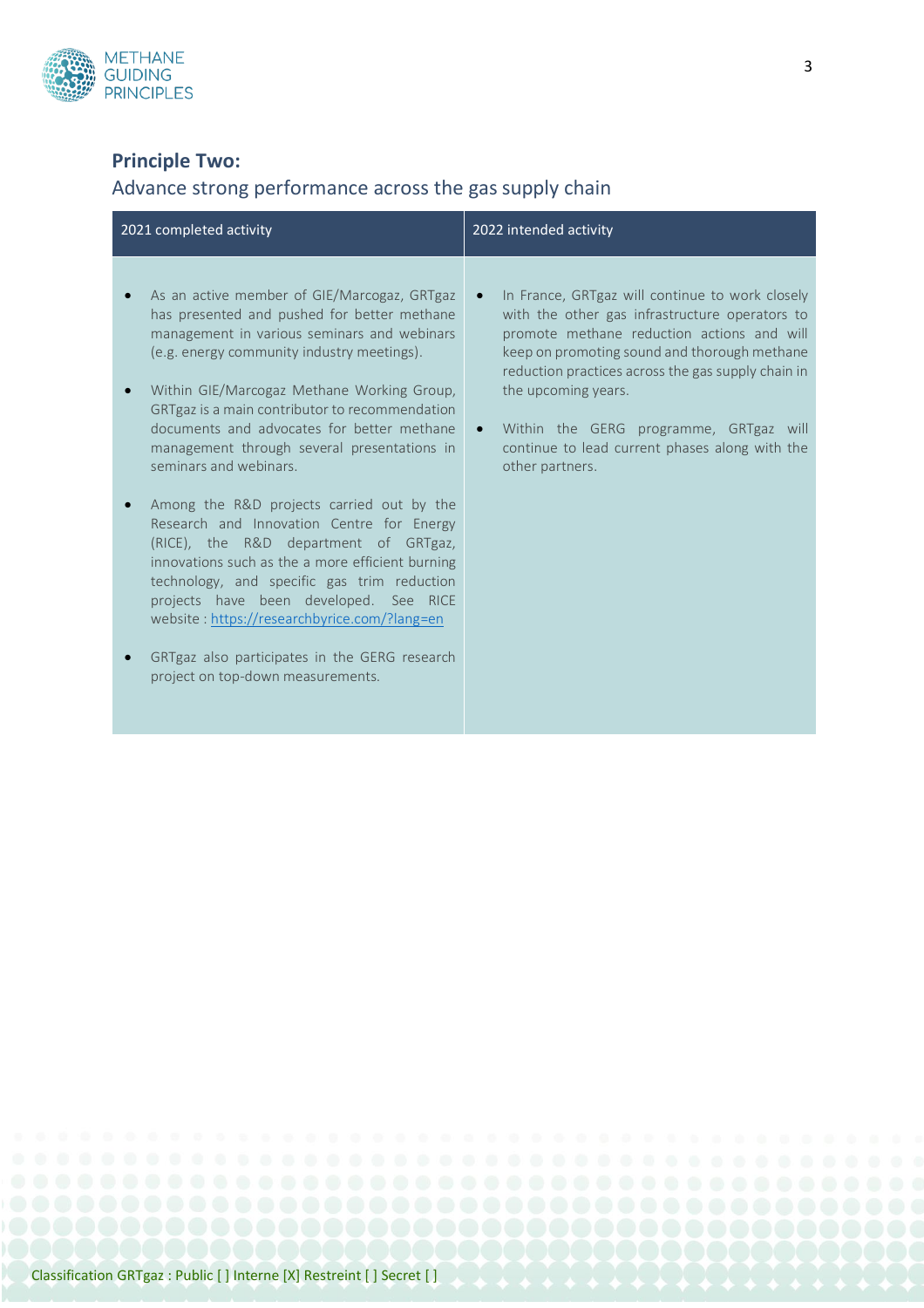

## **Principle Three:**

## Improve accuracy of methane emissions data

| 2021 completed activity                                                                                                                                                                                                                                                                                                                                                                                                                                                                                                                                                                                                                                                                                                                                                                                                                                                                                                                                   | 2022 intended activity                                                                                                                                    |
|-----------------------------------------------------------------------------------------------------------------------------------------------------------------------------------------------------------------------------------------------------------------------------------------------------------------------------------------------------------------------------------------------------------------------------------------------------------------------------------------------------------------------------------------------------------------------------------------------------------------------------------------------------------------------------------------------------------------------------------------------------------------------------------------------------------------------------------------------------------------------------------------------------------------------------------------------------------|-----------------------------------------------------------------------------------------------------------------------------------------------------------|
| The internal reporting process created in 2020 to<br>compute and monitor compressor station<br>emissions has been improved, completed and is<br>now fully operational.<br>GRTgaz worked closely with GERG to keep on<br>improving the accuracy of methane emissions<br>data, focusing in particular on top-down<br>measurements<br>RICE, is piloting phase 1 with the aim of<br>$\Omega$<br>identifying<br>the the<br>most<br>promising<br>technologies for the detection and<br>quantification of methane emissions.<br>RICE is also participating in phase 2 for the<br>$\circ$<br>testing of technologies<br>GRTgaz carried out an experimentation of<br>$\circ$<br>a drone detection and quantification<br>technology in one compression station, in<br>collaboration with international partners.<br>GRTgaz participated in the OGMP working<br>groups, as co-chair on technical guidelines and<br>participant in the "uncertainties" working group. | GRTgaz will continue to work on OGMP technical<br>guidelines.<br>GRTgaz will also carry on the works within GERG,<br>especially on top down measurements. |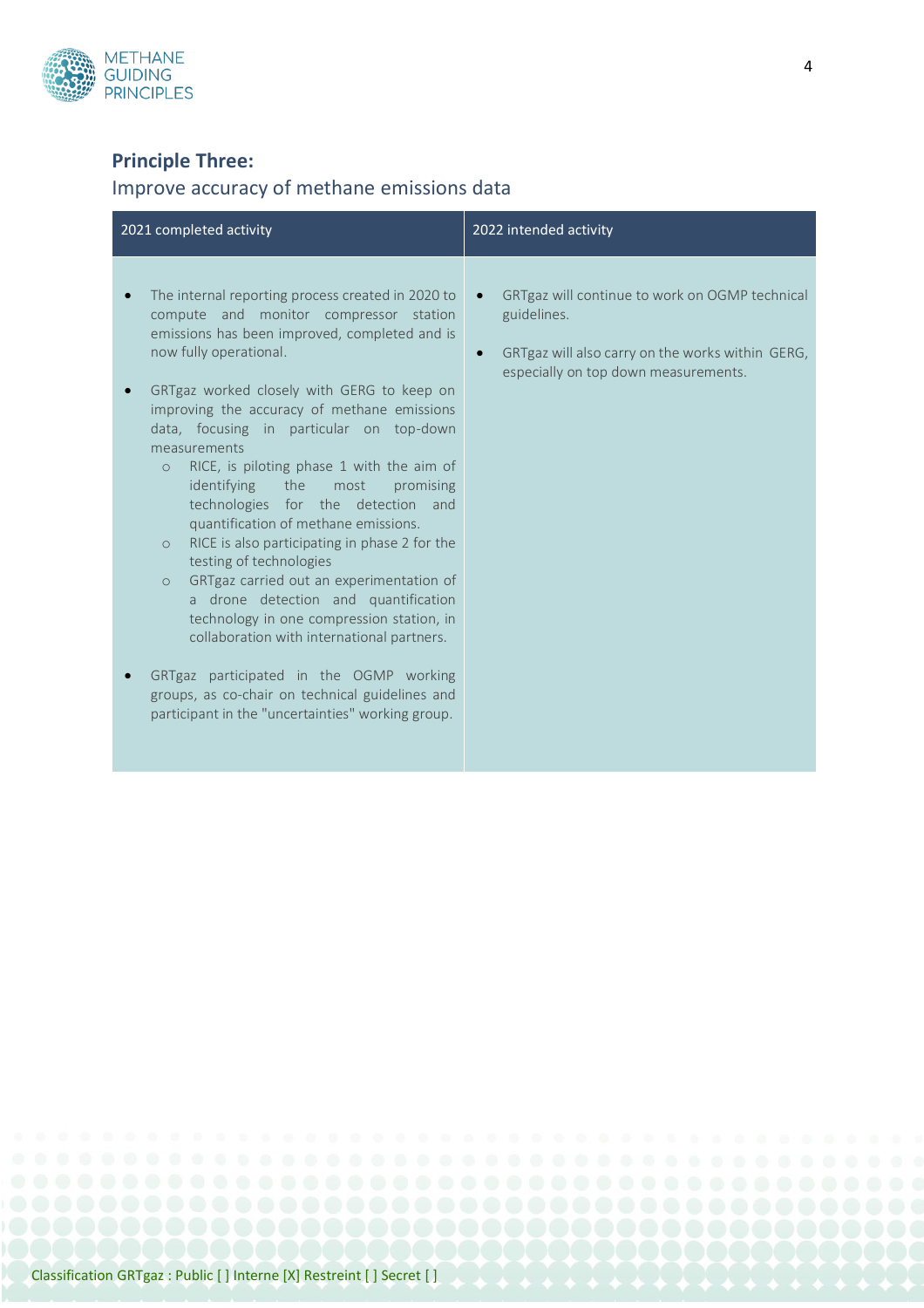

## **Principle Four:**

## Advocate sound policy and regulations on methane emissions

| 2021 completed activity                                                                                                                                                                                     | 2022 intended activity                                                                                                                                         |
|-------------------------------------------------------------------------------------------------------------------------------------------------------------------------------------------------------------|----------------------------------------------------------------------------------------------------------------------------------------------------------------|
| GRTgaz contributed to the Marcogaz/GIE work on<br>LDAR recommendation, on flaring/venting and<br>on elements related to the European methane<br>regulation.<br>GRTgaz is also a member of CEN TC234 WG14 on | GRTgaz plans to pursue the same dynamic, both<br>$\bullet$<br>in its presence in regulatory working groups and<br>in the production of specific documentation. |
| methane quantification in mid/downstream<br>(secretary).                                                                                                                                                    |                                                                                                                                                                |

# **Principle Five:**

#### Increase transparency

| 2021 completed activity                                                                                                                                                                                                                                                                                                                                                                                                                                                                                                                                                            | 2022 intended activity                                                                                                                                                            |
|------------------------------------------------------------------------------------------------------------------------------------------------------------------------------------------------------------------------------------------------------------------------------------------------------------------------------------------------------------------------------------------------------------------------------------------------------------------------------------------------------------------------------------------------------------------------------------|-----------------------------------------------------------------------------------------------------------------------------------------------------------------------------------|
| GRTgaz is a signatory member of OGMP 2.0 and<br>provided its report according to the OGMP 2.0<br>framework. Documents and Publications   OGM<br>Partnership<br>GRTgaz has extensively contributed to OGMP 2.0<br>task forces : co-chair on technical guidelines and<br>contributor within GIE/Marcogaz to define the<br>reporting template for methane emission for the<br>mid/downstream.<br>RICE, the R&D department of GRTgaz, also<br>contributes to<br>increased<br>transparency<br>of.<br>methane emission reporting by participating in a<br>GERG-led study on the subject. | GRTgaz plans to pursue the same dynamic, both<br>in its presence in working groups, internal data<br>transparency development and in the production<br>of specific documentation. |